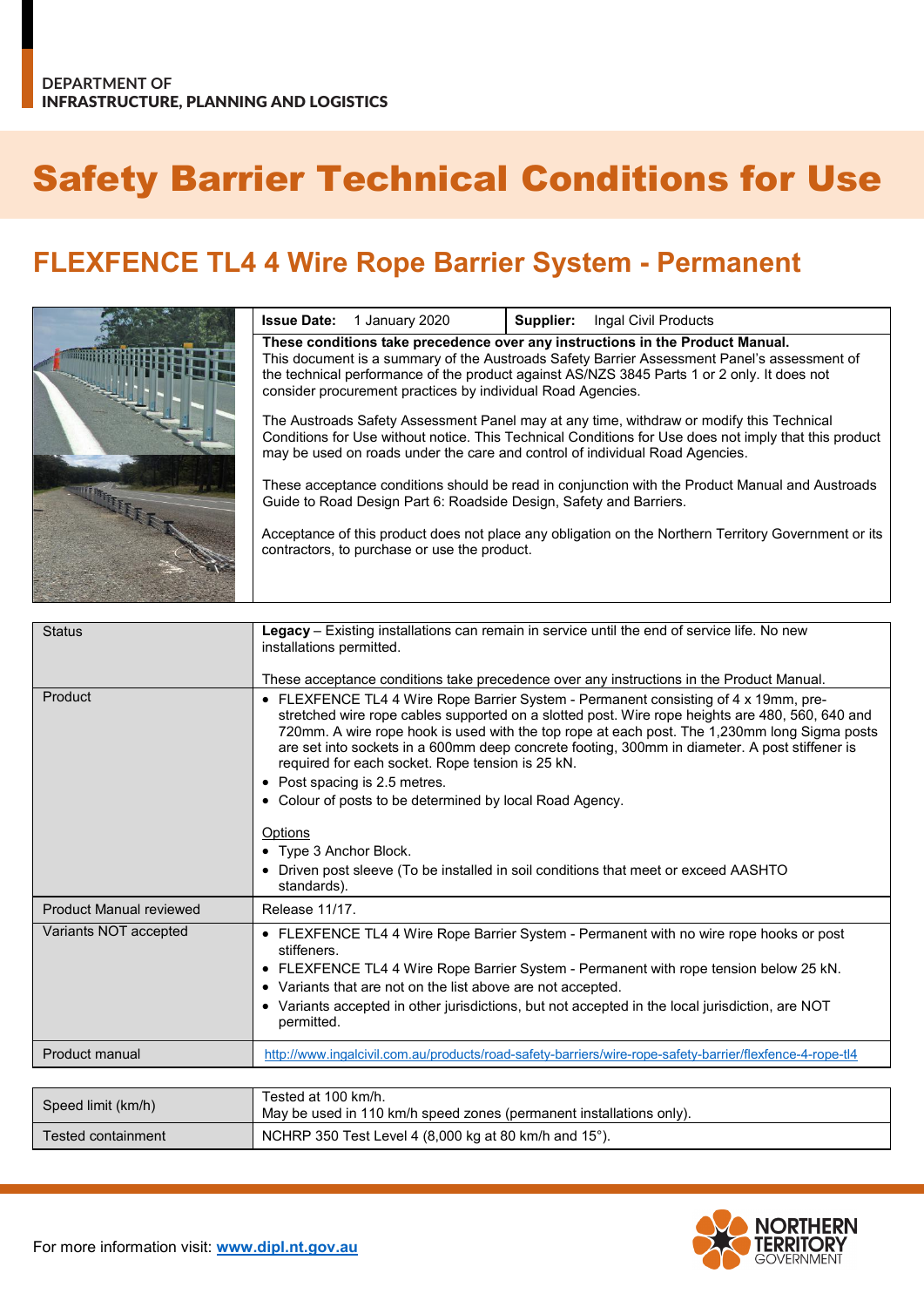## **FLEXFENCE TL4 4 Wire Rope Barrier System - Permanent**

|                                                | $100$ km/h                                                                                                                                                                                                                                                                                                                                                                                                                                    | 1.41 metres. |  |
|------------------------------------------------|-----------------------------------------------------------------------------------------------------------------------------------------------------------------------------------------------------------------------------------------------------------------------------------------------------------------------------------------------------------------------------------------------------------------------------------------------|--------------|--|
| Tested dynamic deflection                      | Note that deflections are measured in crash tests performed under controlled conditions. Designers<br>should be aware that the deflection figures published as a test result may not be the deflection<br>values achieved in the field for all impacts by errant vehicles dependent upon foundation conditions<br>and roadside geometry.                                                                                                      |              |  |
|                                                | 100 km/h                                                                                                                                                                                                                                                                                                                                                                                                                                      | 2.0 metres.  |  |
| Working width                                  | Working width may be determined following a site specific risk assessment based upon type and<br>speed of vehicles on the adjacent roadway. Working width (refer diagram) is the minimum width<br>that is required to prevent an impacting vehicle from colliding with an object behind a road safety<br>barrier system and includes both the dynamic deflection of the road safety barrier and the extra<br>width to allow for vehicle roll. |              |  |
| Point of redirection                           | Point of redirection is the interface between the terminal and the barrier.<br>12.6 metres from the anchor point.                                                                                                                                                                                                                                                                                                                             |              |  |
| Minimum length of barrier<br>between terminals | 40 metres.<br>Minimum length is the tested article length.                                                                                                                                                                                                                                                                                                                                                                                    |              |  |
| System width (m)                               | • 0.3 metres at post.<br>$\bullet$ 1.0 metres at terminal.                                                                                                                                                                                                                                                                                                                                                                                    |              |  |

| System conditions                                                 | 1. Anchor spacing greater than 1,000 metres is NOT permitted.<br>2. Installation on top of a kerb is not recommended, however if installed on top of a kerb, all<br>system components must be free to operate. |                                                                                                                                                                                                                              |  |
|-------------------------------------------------------------------|----------------------------------------------------------------------------------------------------------------------------------------------------------------------------------------------------------------|------------------------------------------------------------------------------------------------------------------------------------------------------------------------------------------------------------------------------|--|
|                                                                   | W-Beam guardrail                                                                                                                                                                                               | Not permitted.                                                                                                                                                                                                               |  |
|                                                                   | Thrie-Beam guardrail                                                                                                                                                                                           | Not permitted.                                                                                                                                                                                                               |  |
| Terminals and connections                                         | Proprietary product                                                                                                                                                                                            | 1. FLEXFENCE TL3 4 WIRE ROPE TERMINAL SYSTEM -<br><b>PERMANENT</b><br>• Permitted for use with FLEXFENCE TL4 4 Wire Rope Barrier<br>System - Permanent.<br>Permitted as a terminal on a flare.<br>This is a gating terminal. |  |
|                                                                   | Other                                                                                                                                                                                                          | A terminal must be fitted to both ends of the barrier.                                                                                                                                                                       |  |
| Gore area use                                                     | Permitted.                                                                                                                                                                                                     |                                                                                                                                                                                                                              |  |
| Pedestrian area use                                               | Permitted - consider potential for snagging and deflection.                                                                                                                                                    |                                                                                                                                                                                                                              |  |
| Cycleway use                                                      | Permitted - consider potential for snagging and deflection.                                                                                                                                                    |                                                                                                                                                                                                                              |  |
| Frequent impact likely                                            | Not permitted.                                                                                                                                                                                                 |                                                                                                                                                                                                                              |  |
| Remote location                                                   | Not permitted.                                                                                                                                                                                                 |                                                                                                                                                                                                                              |  |
| Median use                                                        | Permitted.                                                                                                                                                                                                     |                                                                                                                                                                                                                              |  |
| Flare<br>(See Explanation of Terms<br>diagram)                    | Refer to Austroads Guide to Road Design Part 6: Roadside Design, Safety and Barriers Table 6.5 for<br>design advice.                                                                                           |                                                                                                                                                                                                                              |  |
| Offset to travel lane (m)                                         | Refer to Austroads Guide to Road Design Part 6: Roadside Design, Safety and Barriers, Section<br>6.3.5.                                                                                                        |                                                                                                                                                                                                                              |  |
| Hazard free area beside<br>barrier or terminal<br>(Working Width) | Refer to Austroads Guide to Road Design Part 6: Roadside Design, Safety and Barriers, Section<br>6.3.16.                                                                                                       |                                                                                                                                                                                                                              |  |
|                                                                   |                                                                                                                                                                                                                |                                                                                                                                                                                                                              |  |
| Installation                                                      | specifications and standards shall have precedence.                                                                                                                                                            | The FLEXFENCE TL4 4 Wire Rope Barrier System - Permanent must be installed and maintained<br>in accordance with the Product Manual and Road Agency specifications. The Road Agency                                           |  |
| Minimum distance to excavation                                    | 1.41 metres minimum distance between the edge of the barrier and the edge of an excavation.<br>(Being the largest adopted dynamic deflection)                                                                  |                                                                                                                                                                                                                              |  |
| Slope limit                                                       | Side slope limit: 10 Horizontal to 1 Vertical (10%).<br>Side slopes must be considered to minimise manual handling risks and site conditions.                                                                  |                                                                                                                                                                                                                              |  |